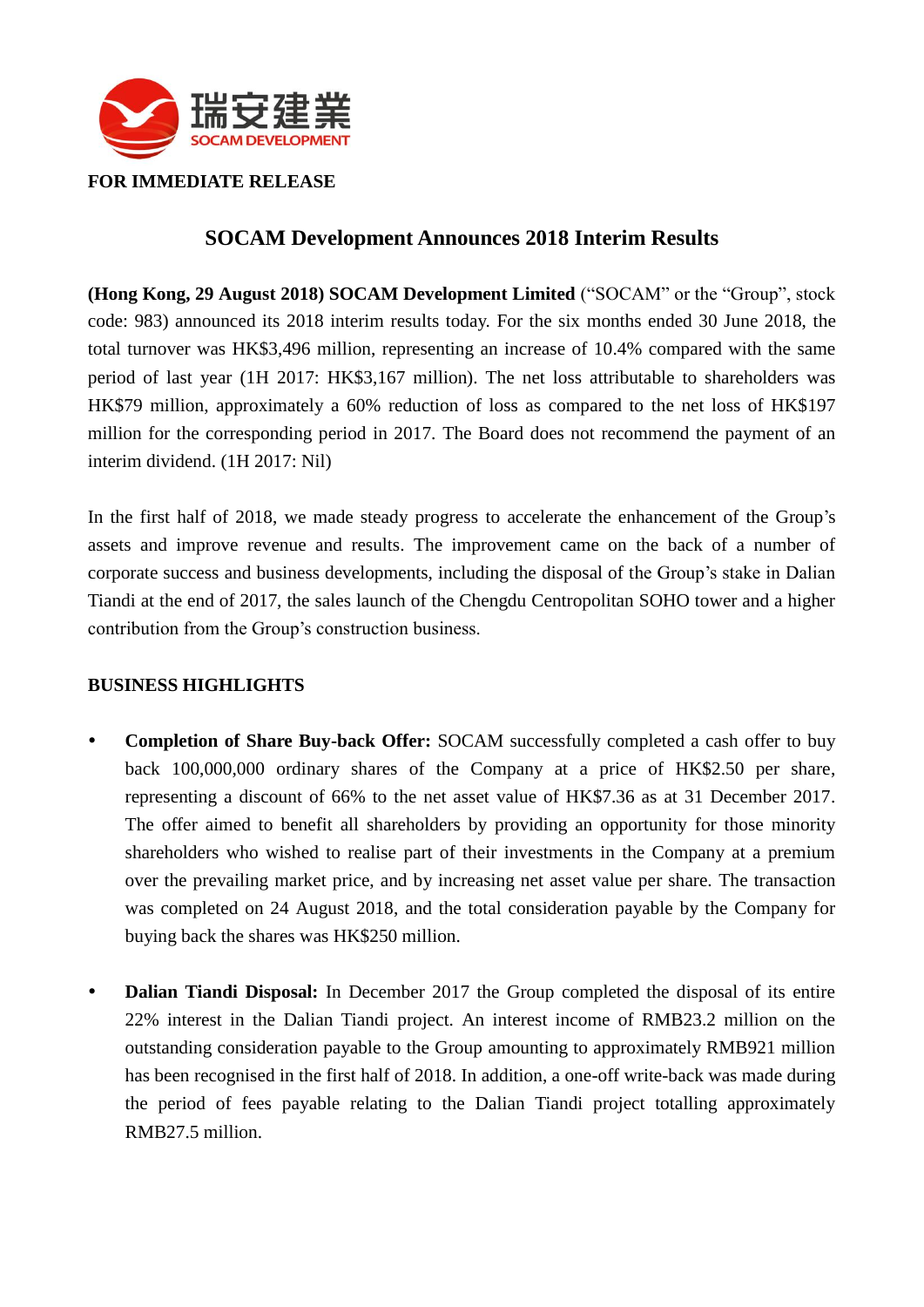

- **Property Sales and Leasing Reported Satisfactory Performance:** In the first six months of 2018, the Group handed over 325 units in its residential and SOHO developments, with a total GFA of approximately 40,400 square metres. 23 car parking spaces were sold. Revenue of HK\$786 million and profits of HK\$168 million resulting from the sales were recognised in the period. The main contributions came from the Group's Chengdu Centropolitan SOHO tower and Nanjing Scenic Villa projects.
- **Construction Business Showed Improvements in Profit:** Construction business recorded a profit of HK\$96 million during the period, a 92% increase compared to HK\$50 million in the first half of 2017. 22 new contracts amounted to HK\$456 million were secured during the period. The renovation and maintenance businesses kept growing at a steady pace.

#### **BUSINESS REVIEW**

#### **Property – Rebuilding our Business**

SOCAM's property portfolio in the Chinese Mainland comprises a total developable gross floor area (GFA) of 519,400 square metres, of which 507,900 square metres are attributable to the Group. About 409,900 square metres are completed properties, with the remaining 109,500 square metres currently under development. During the period, the property business recorded a profit of HK\$106 million.

The property market in the Chinese Mainland was generally buoyant in the first half of 2018. In January 2018, the Group relaunched the sale of the SOHO tower, which consists of 504 units, at Chengdu Centropolitan. As at 30 June 2018, 291 of these units had been sold, of which 249 had been handed over to buyers. During the period, contract sales amount of RMB263 million was recorded.

In Nanjing, 36 units totaling 10,800 square metres GFA were sold in the first half of 2018. Total contract value was RMB208 million.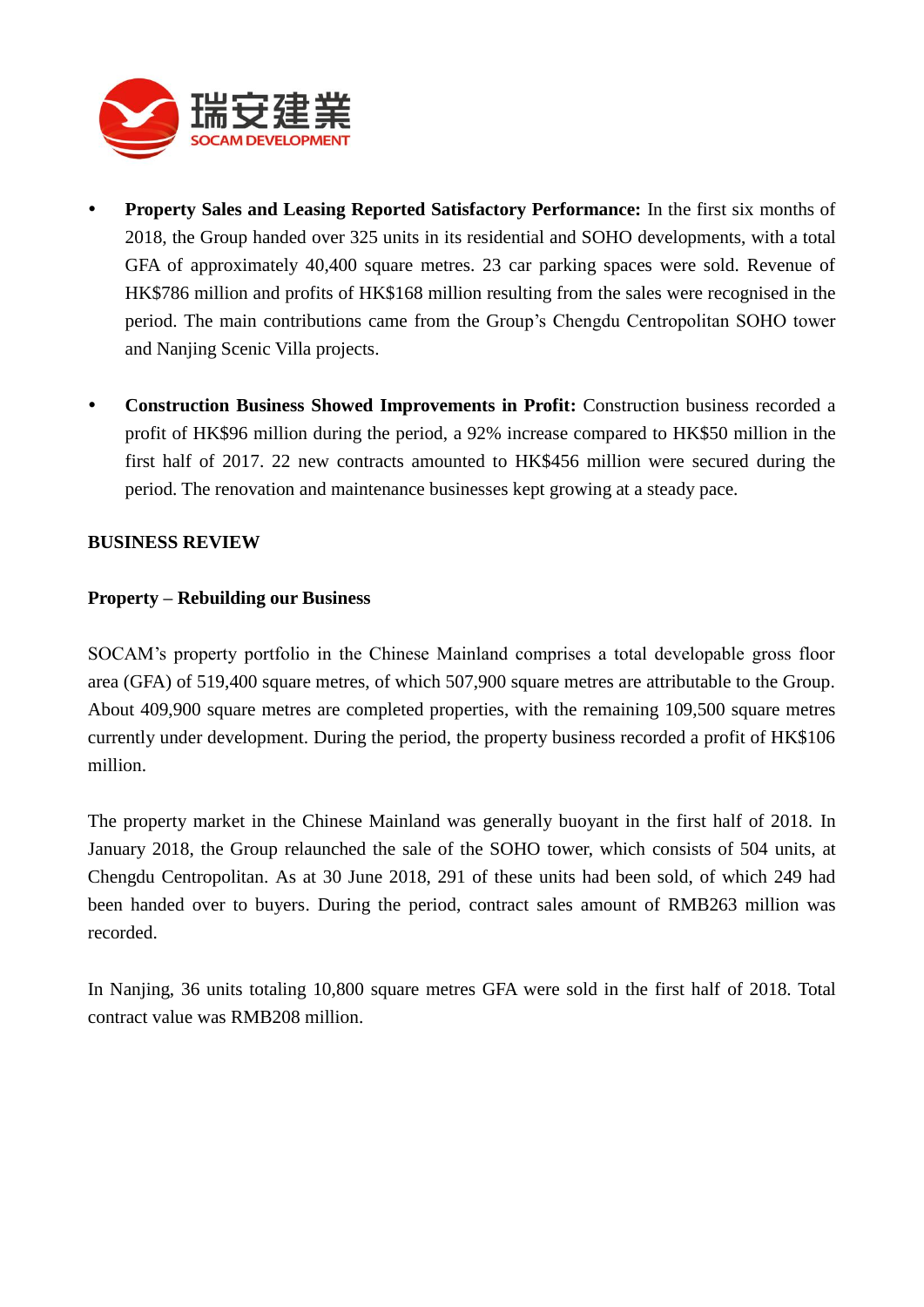

SOCAM operates four shopping malls in the Chinese Mainland, with a combined GFA of 189,800 square metres, together with an office tower in Chengdu with 33,300 square metres GFA. Total attributable gross rental income from retail and office properties was approximately RMB22 million in the first six months of 2018 (1H 2017: RMB8 million), mainly due to the leasing of the office tower and retail mall of Chengdu Centropolitan starting from June and December 2017 respectively, and the consolidation of Tianjin Veneto's retail results after the Group's acquisition of the project's controlling shareholding in 2017.

Leasing activity of the office tower at Chengdu Centropolitan continues to progress, buoyed by demand for high quality office space in the district. As of 30 June 2018, the tower was 69% let, generating a rental income of RMB5.8 million in the first half of 2018. Major tenants signed included those in the finance and e-commerce sectors.

The retail sector continues to face the challenge of the rise in e-commerce and of adapting to the increasing purchasing power of a younger demographic. To respond to the changing nature of the retail market, the Group has a comprehensive programme of revamping and re-energising these properties to maintain their competitiveness. As of 30 June 2018, occupancy rates of our Shenyang Tiandi, Tianjin Veneto and Chongqing Creative Concepts Center malls were on an upward trend at 61%, 73% and 67% respectively. Occupancy rate at Chengdu Centropolitan, which opened fully in August 2018, was 45%.

## **Construction – Higher Contribution to the Group**

SOCAM's construction business posted a profit of HK\$96 million, representing a significant 92% rise (1H 2017: HK\$50 million). Turnover decreased by 15% to HK\$2,674 million (1H 2017: HK\$3,144 million), mainly attributable to the completion of the HK\$9 billion contract for the Hong Kong Children's Hospital joint venture project. As of 30 June 2018, the gross value of contracts on-hand was approximately HK\$16.2 billion and contracts to be completed was HK\$8 billion (1H 2017: HK\$21.6 billion and HK\$10.9 billion respectively).

During the first six months of 2018, SOCAM won 22 new construction, renovation and fit-out contracts in Hong Kong and Macau worth a total of HK\$456 million, compared with the HK\$4.3 billion achieved in the first half of 2017. SOBC won HK\$80 million while PDL won HK\$376 million new contracts. The decline in the value of new contracts secured in the first half of 2018 is mainly due to fewer construction projects being offered by the Housing Authority and the Architectural Services Department in the first six months of the year.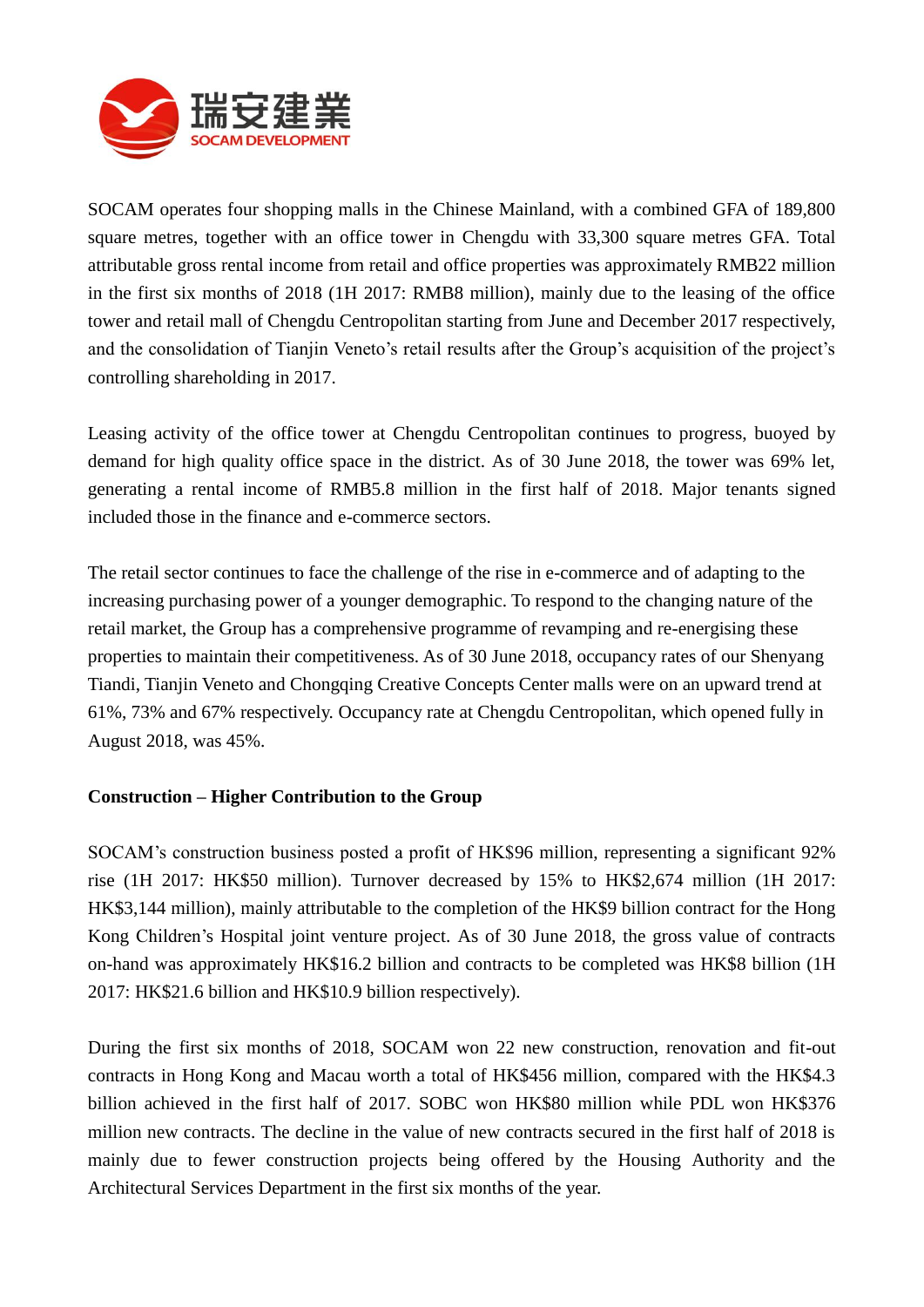

SOCAM's construction projects continued to make steady progress towards completion during the first six months of 2018, including both the public housing projects at So Uk Estate Phases 1 and 2, Kai Tak Home Ownership Scheme, Shek Kip Mei Estate Phases 3, 6 and 7, as well as the design and build project, namely the Junior Police Officers Married Quarters at Fan Garden, Fanling. A total of ten maintenance projects were underway in Hong Kong as at 30 June 2018, together with 17 interior fitting out projects in Hong Kong and Macau.

Projects completed during the first six months of 2018 comprised So Uk Public Housing Estate Phase 1 in Sham Shui Po in Hong Kong and five hospitality related projects in Macau.

SOCAM's interior fit-out and building maintenance arms reported good results, with a strong order book going forward. Pat Davie won 18 new contracts totalling HK\$376 million, mainly from large institutional and commercial clients in Hong Kong and Macau. Contracts completed amounted to HK\$302 million in Macau.

# **OUTLOOK**

In the second half of the year, the global economy is likely to face increasing pressures from trends established earlier in the year that will have a considerable impact on business investment and market confidence. It is widely anticipated that trade between China and the US will suffer, which may have a broad impact on both economies.

The Group's property business in the Chinese Mainland will continue to operate in a market that has high economic growth but is also highly competitive. We anticipate stronger income from our development in Nanjing, Chengdu and Tianjin as we launch new units for sale, as well as from rental income, as occupancy rates at our four shopping malls improve.

In our residential property project in Nanjing, sales of Phase 2 of Scenic Villa will continue, with booking of revenue dependent on the timing of hand over to buyers. Meanwhile, construction of Phase 3 will be pushed ahead, with completion targeted in 2019. Also we plan to launch the first batch of retail units of Phase 2 of Veneto in Tianjin by the end of the year.

The recent trends observed in retail, namely the growth in e-commerce and a younger demographic seeking lifestyle experiences, look set to continue. Occupancy and rental trends will vary from city to city, owing to differences in supply. We expect to increase occupancy rates significantly at Tianjin Veneto, Chongqing Creative Concepts Center and Shenyang Tiandi as new tenancies are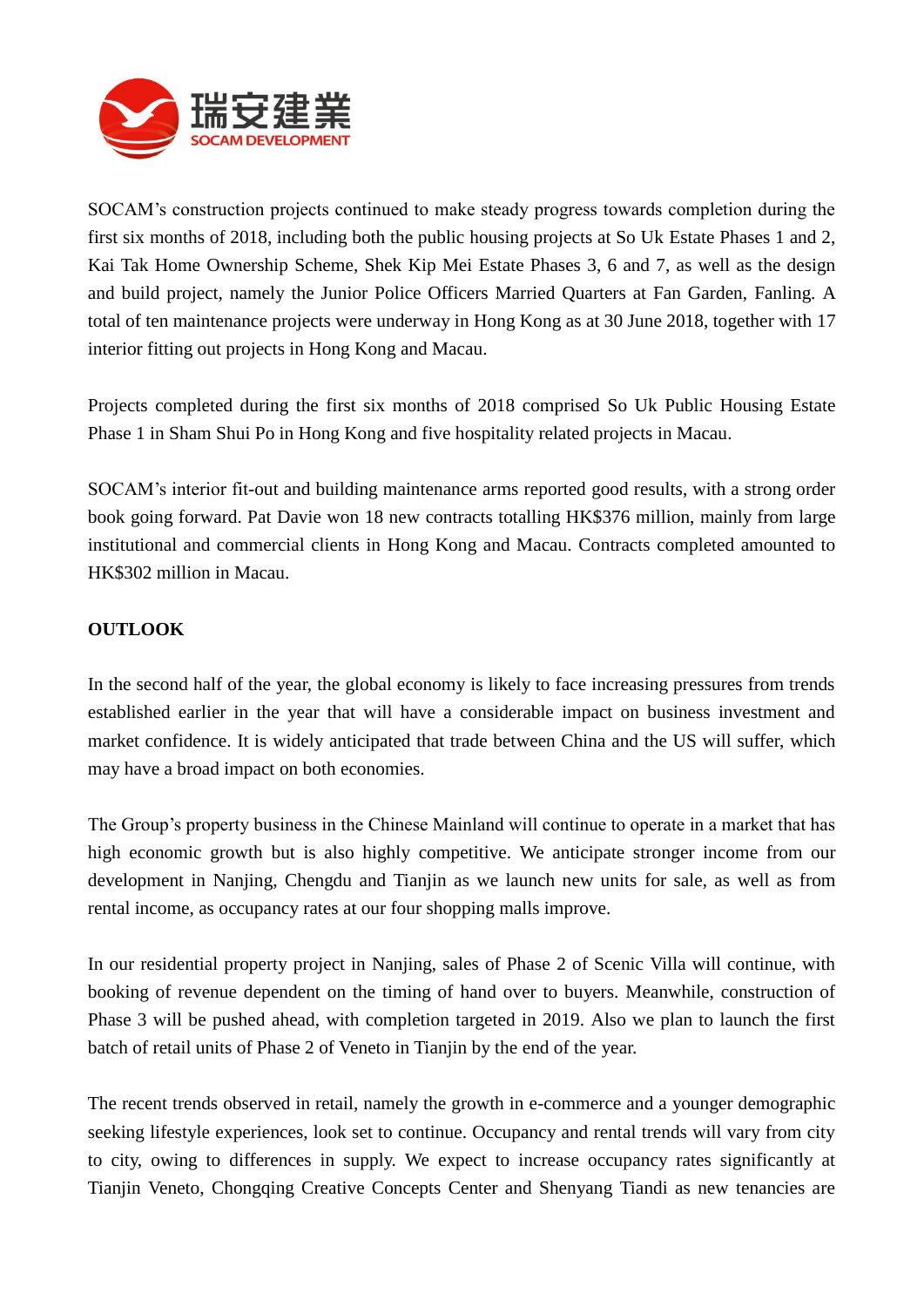

signed. The full opening of Chengdu Centropolitan shopping mall in August this year received a positive market response, with the overall occupancy rate at 60%. The Group will continue to push ahead vigorously with its revamp programme to refresh the appearance of the malls and enhance the tenant mix, in order to improve the rental yield.

We are cautiously optimistic about Hong Kong's economic outlook for 2018. Our construction business will benefit from the projects secured and we expect some success from tenders in the second half of the year. We continue to see good opportunities in construction and will target projects in public housing and related public amenities. We will also increase our efforts to establish a stronger presence in maintenance and interior fitting-out projects, which will give additional impetus to the Group's construction business in the longer term.

We are aware of the challenges that lie ahead and will maintain a balance in seeking opportunities to grow our businesses and improve our results, while adhering to prudent financial management.